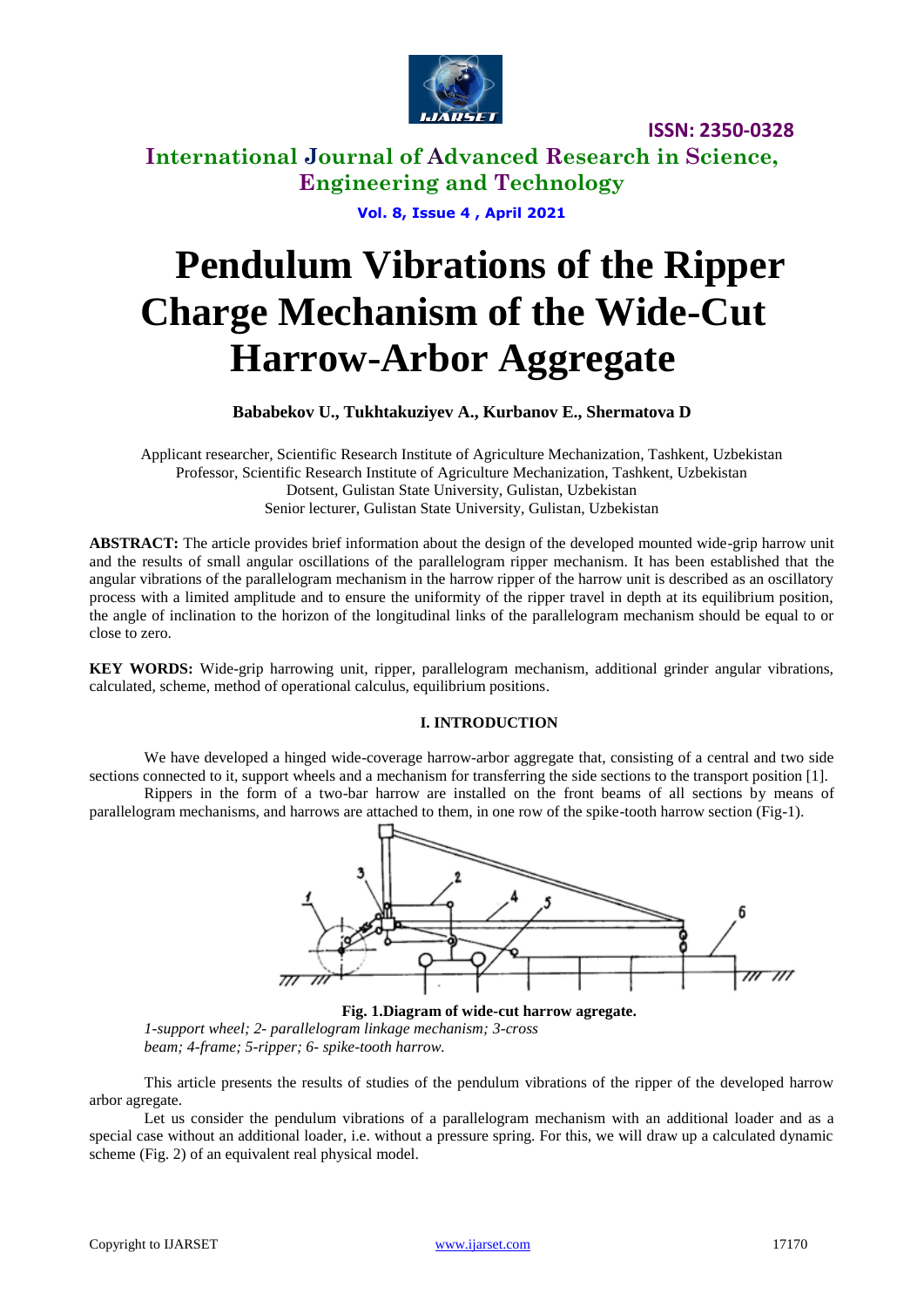

# **International Journal of Advanced Research in Science, Engineering and Technology**

**ISSN: 2350-0328**

#### **Vol. 8, Issue 4 , April 2021**



**Fig. 2. Calculated dynamic oscillation scheme of the parallelogram ripper mechanism:**  $C_{\delta}$  **- center of mass of the hitching bar; C - center of mass of the longitudinal links of the parallelogram mechanism; C- is the stiffness of two parallel springs (additional loaders).**

#### **II. SIGNIFICANCE OF THE SYSTEM**

The article provides brief information about the design of the developed mounted wide-grip harrow unit and the results of small angular oscillations of the parallelogram ripper mechanism. The study of literature survey is presented in section III, methodology is explained in section IV, section V covers the experimental results of the study, and section VI discusses the future study and conclusion.

#### **III. METHODOLOGY**

Suppose that the longitudinal links *AB* and *DE* of the parallelogram mechanism (see Fig. 2) are homogeneous, thin, with mass *m* and length *l*, at points *A* and *Dare* hingedly attached to a bar of mass  $m_h$ . At points *B* and *E*, these links are pivotally connected to the rod *BF*, to the end *F* of which a ripper of mass *m<sup>p</sup>* is rigidly attached. Friction in joints *A, B, D* and *E*is neglected due to their smallness. Axles *OX1Z1*are fixed, *CбХ2Z<sup>2</sup>* are movable. The movement of the parallelogram mechanism of the ripper relative to the axes  $C_6X_2Z_2$  is a rotation around the axis  $H_6Y_2$ . In this regard, we believe that the parallelogram mechanism of the ripper performs pendulum oscillations relative to the center of mass of the coupling bar *Cб*, which, in turn, performs vertical oscillations (due to the unevenness of the soil surface) according to the law.

$$
Z_{\delta} = Z_{\text{max}} \cos \gamma t, \tag{1}
$$

Where  $Z_{\text{max}}$  - amplitude;  $\gamma$  - frequency of vertical vibrations of the coupling bar.

The deviations of the longitudinal links of the parallelogram mechanism from the horizontal  $\gamma$  relative to the  $I_6X_2$  axis are considered negligible.In the general case, the regularity of the dynamic loading of the soil cultivator is of a random nature due to the unevenness of the cultivated surface of the fields and due to the unequal physical and mechanical properties of the soil. However, taking into account the possibility of representing the law of change in external loads, which is of a random nature, in the form of constant and variable (for  $n \to \infty$ , where *n* is the harmonic number) components, we assume that during operation an external load acts on the cultivator from the side of the cultivated soil, the projection on the vertical of which follows the law

$$
R^{z}(t) = \sum_{n=0,1}^{n_1} R_n^{z} \cos n \quad \omega \ t,
$$
 (2)

Where  $R_0^z$  and  $R_n^z$  - constant and variable (with *n* harmonic) components of external loads;  $n=1, ..., n_1-N_0$  of harmony;  $\omega$  - angular velocity of external forces.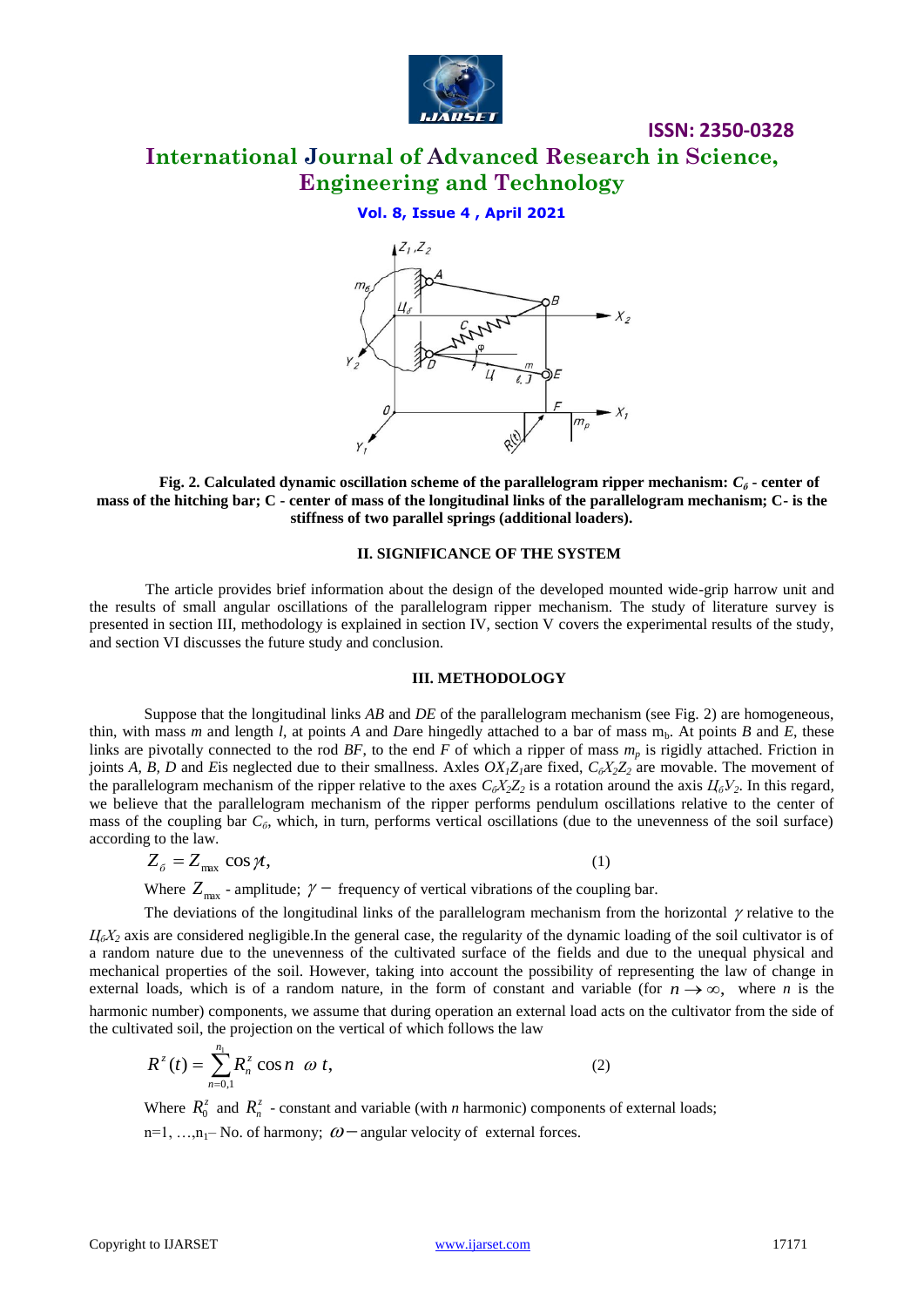

## **International Journal of Advanced Research in Science, Engineering and Technology**

#### **Vol. 8, Issue 4 , April 2021**

#### **IV. EXPERIMENTAL RESULTS**

**Drawing up the equation of motion.**Taking the angle of deviation of the longitudinal links of the parallelogram mechanism from the horizontal as the generalized coordinate of the system, we describe the kinetic and potential energies and generalized forces.

The kinetic energy of the system, consisting of the sum of the kinetic energies of the coupling bar vibrating in the vertical plane at a speed  $\dot{Z}_6$ , and the longitudinal links of the parallelogram mechanism and the ripper, performing plane motion, has the form [1-4].

$$
T = \frac{1}{2}m_0 Z_{\delta}^2 - m l Z_{\delta} \dot{\alpha} \cos \alpha + J \dot{\alpha}^2 + \frac{1}{2}m_p l^2 \dot{\alpha}^2 - m_p l^2 \dot{\alpha} Z_{\delta} \cos \alpha, \qquad (3)
$$

Where  $m_0 = m_0 + 2m + m_p J$  – moments of inertia of masses of longitudinal links parallelogram mechanism relative to the hinges *A, D*.

The potential energy of the system is defined as the sum of the potential energies of all moving links of the parallelogram mechanism in the field of gravity.

$$
\Pi = -(m + m_p)g \, l\alpha + m_0 \, g \, z_\delta + \frac{1}{2}c(f - l\alpha)^2, \, (4)
$$

Where  $c$  is the stiffness of the spring;  $f$  – preliminate tension of the spring. The generalized force, which is a given function of time, is

$$
Q^{z}(t) = -R^{z}(t)l.
$$
 (5)

The Lagrange equation for the considered oscillatory system has the form [4]

$$
\frac{d}{dt}\left(\frac{\partial T}{\partial \dot{\alpha}}\right) - \frac{\partial}{\partial \alpha}(T - \Pi) = -Q^{z}(t). \quad (6)
$$

Let us calculate the corresponding quantities

$$
\frac{\partial T}{\partial \dot{\alpha}} = 2J\dot{\alpha} - m l \dot{z}_{\delta} \cos \alpha + m_p l^2 \dot{\alpha} - m_p l \dot{z}_{\delta} \cos \alpha,
$$
\n
$$
\frac{d}{dt} \left( \frac{\partial T}{\partial \dot{\alpha}} \right) = 2J\ddot{\alpha} - m l \ddot{z}_{\delta} \cos \alpha + m l \dot{z}_{\delta} \dot{\alpha} \sin \alpha + m_p l^2 \ddot{\alpha} - m_p l \ddot{z}_{\delta} \cos \alpha + m_p l \dot{z}_{\delta} \dot{\alpha} \sin \alpha;
$$
\n
$$
\frac{\partial T}{\partial \alpha} = m l \dot{z}_{\delta} \dot{\alpha} \sin \alpha + m_p l \dot{z}_{\delta} \dot{\alpha} \sin \alpha,
$$
\n
$$
\frac{\partial H}{\partial \alpha} = -(m + m_p) g l + lc (f - l \alpha) l.
$$

After substituting their values in (6) and obvious simplifications, as well as taking into account expressions (1) and (2), the differential equations of motion of the system can be represented in the form

$$
\ddot{\alpha} + K^2 \alpha = A - B \cos \omega t - \frac{l}{M} \sum_{n=1}^{n_1} R_n^z \cos n \omega t, \tag{7}
$$

Where  $K^2 = \frac{N}{M}$  $K^2 = \frac{cl^2}{\sigma^2}$  - the square of the natural frequency of the system

$$
A = \frac{1}{M} [(m + m_p) g l + c f l - R_0^z l],
$$
  

$$
M = 2J + m_p l^2, \qquad B = \frac{m + m_p}{M} l z_{\text{max}} v^2.
$$

Since in an equilibrium position, i.e. at  $\alpha = 0$ ,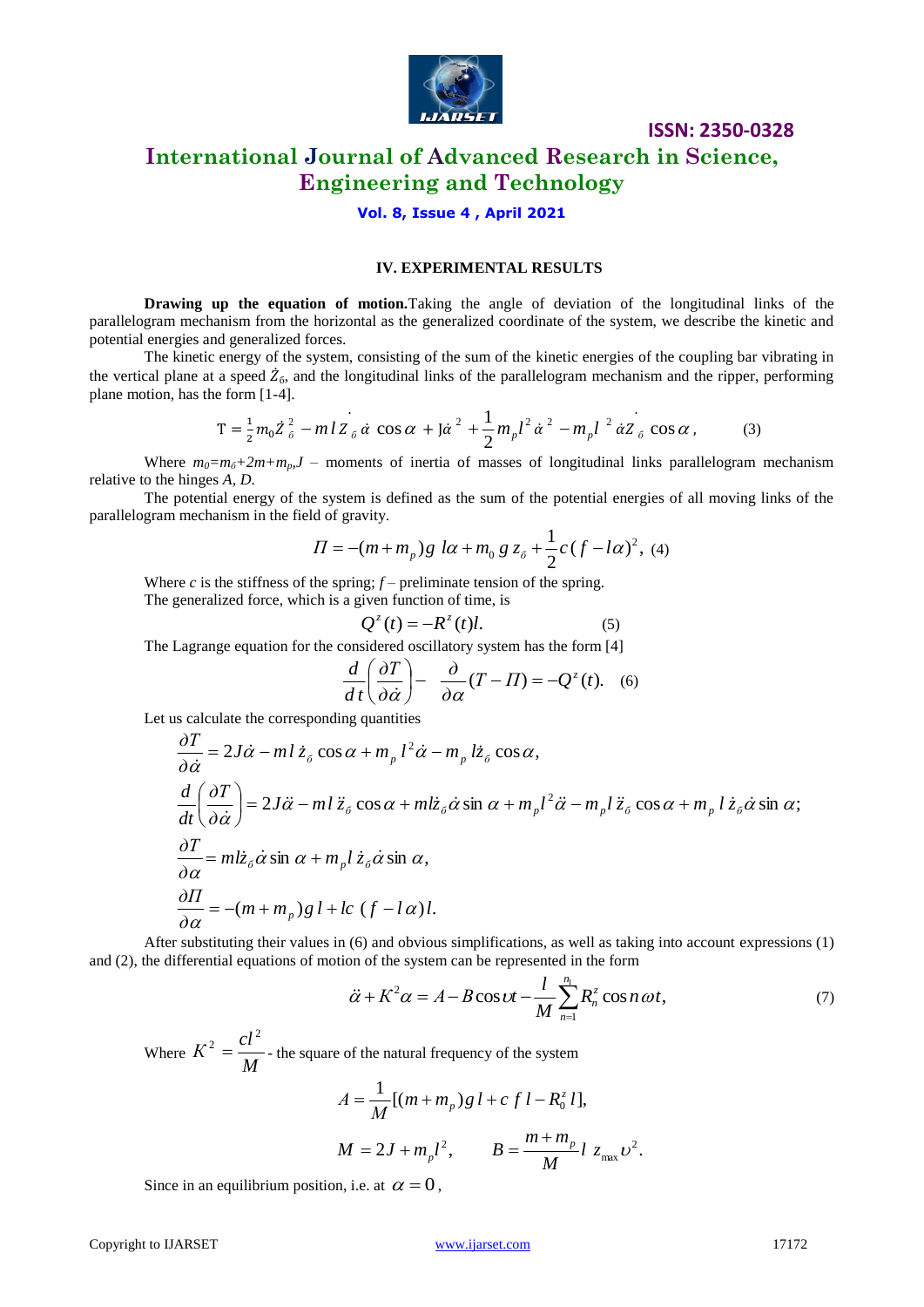

# **International Journal of Advanced Research in Science, Engineering and Technology**

#### **Vol. 8, Issue 4 , April 2021**

$$
(m+m_p)\,g\,l+c\,f\,l-R_0^z\,l=0
$$

equation (7) takes the form

$$
\ddot{\alpha} + K^2 \alpha = -B \cos \nu t - \frac{l}{M} \sum_{n=1}^{n_1} R_n^z \cos n \omega t.
$$
 (8)

**ISSN: 2350-0328**

Thus, the pendulum oscillations of the parallelogram mechanism of a ripper with a supplementary loader are described by a linear inhomogeneous differential equation of the second order.

**The solution of the equation of small angular vibrations of the mechanism of the linkage of the soil cultivator with the additional loader.**Let us find the solution of equation (8) satisfying the initial conditions

$$
\alpha(0) = \alpha_0, \qquad \dot{\alpha}(0) = \dot{\alpha}_0 = 0,
$$

Where  $\alpha_0$  - initial deviation of the longitudinal links of the parallelogram ripper mechanism from the horizontal.

To solve equation (8), we use the method of operational calculus using the Laplace transform [1-4]. Introducing the notation

equation (7) takes the form  
\n
$$
(m+m_p) g l + c f l - R_0^2 l = 0
$$
  
\nequation (7) takes the form  
\n $\ddot{\alpha} + K^2 \alpha = -B \cos t J - \frac{l}{M} \sum_{n=1}^{\infty} R_n^2 \cos n \omega t$ .  
\nThus, the pendulum oscillations of the parallelogram mechanism of a ripper with a supplementary loade  
\ndescribed by a linear inhomogeneous differential equation of the second order  
\nThe solution of the equation of small angular vibrations of the mechanism of the linkage of the  
\ncultitator with the additional lander. Let us find the solution of equation (8) satisfying the initial conditions  
\n $\alpha(0) = \alpha_0$ ,  $\alpha(0) = \alpha_0 = 0$ ,  
\nWhere  $\alpha_0$  - initial deviation of the longitudinal links of the parallelogram ripper mechanism from  
\nhorizontal.  
\n $\frac{P}{P} = 1$ ,  $X(C) = \alpha(t)$ ,  $\frac{P}{P^2 + \gamma^2} = \cos n$ ,  
\nand using the theorem on the image of derivatives, we write  
\n $\ddot{\alpha}(t) = P^2 X (P) - P \alpha(0)$ ,  
\nWhere  $\alpha(0) = \alpha_0$  at  $t=0$   
\nThen according to (8), representing the equations will take the form  
\n $P^2 X (P) - P \alpha_0 + K^2 X (P) = -B \frac{P}{P^2 + \gamma^2} - \frac{l}{M} \sum_{n=1}^{\infty} R_n^2 \frac{1}{P^2 + (n\omega)^2}$ ,  
\nHence the image of the required function  
\n $X (P) = \frac{P}{P^2 + K^2} \alpha_0 - \frac{1}{P^2 + K^2} \cdot \frac{P}{P^2 + \gamma^2} B - \frac{l}{M} \sum_{n=1}^{\infty} \frac{P_n}{R_n^2} \frac{2}{P^2 + K^2} \cdot \frac{P}{P^2 + (n\omega)^2}$ .  
\nTo find the original of the depicted equation (9), we use the tabular data and the method of expanding  
\nfraction into simple fractions [1-4],  
\nIf we use tabular data, then we write  
\n $\frac{P}{P^2 + K^2} = \cos K t$ .  
\nTo find the original of the second and third terms of the representing equation (9), we use the method  
\nexpanding the fraction into simple functions, then  
\n $\frac{P}{(P^2 + K^2)(P^2 + \gamma^$ 

and using the theorem on the image of derivatives, we write

$$
\ddot{\alpha}(t) = P^2 X(P) - P\alpha(0),
$$

Where  $\alpha(0) = \alpha_0$  at  $t=0$ 

Then according to (8), representing the equations will take the form

$$
P^{2}X(P) - P\alpha_{0} + K^{2}X(P) = -B\frac{P}{\rho^{2} + \gamma^{2}} - \frac{l}{M}\sum_{n=1}^{n_{1}} R_{n}^{z} \frac{1}{P^{2} + (n\omega)^{2}},
$$

Hence the image of the required function

$$
X(P) = \frac{P}{P^2 + K^2} \alpha_0 - \frac{1}{P^2 + K^2} \cdot \frac{P}{P^2 + \gamma^2} B - \frac{l}{M} \sum_{n=1}^{n_1} R_n^z \frac{2}{P^2 + K^2} \cdot \frac{P}{P^2 + (n\omega)^2}.
$$
 (9)

To find the original of the depicting equation (9), we use the tabular data and the method of expanding the fraction into simple fractions [1-4].

If we use tabular data, then we write

$$
\frac{P}{P^2 + K^2} = \cos K t.
$$

To find the originals of the second and third terms of the representing equation (9), we use the method of expanding the fraction into simple fractions, then

$$
\frac{P}{(P^2 + K^2)(P^2 + \gamma^2)} = \frac{aP + b}{P^2 + K^2} + \frac{c\rho + d}{\rho^2 + K^2},\tag{10}
$$

Where *a*, *<i><i>e*, cand *d* – constant coefficients to be determined.

Based on the obtained equality.(10) can be written

$$
(a\rho + b)(\rho^{2} + \gamma^{2}) + (c\rho + d)(\rho^{2} + K^{2}) = \rho.
$$

Equating in both sides of this identity the coefficients at the same degrees of *P*, we obtain a system of linear algebraic equations for the unknown coefficients *a, b, c* and *d*: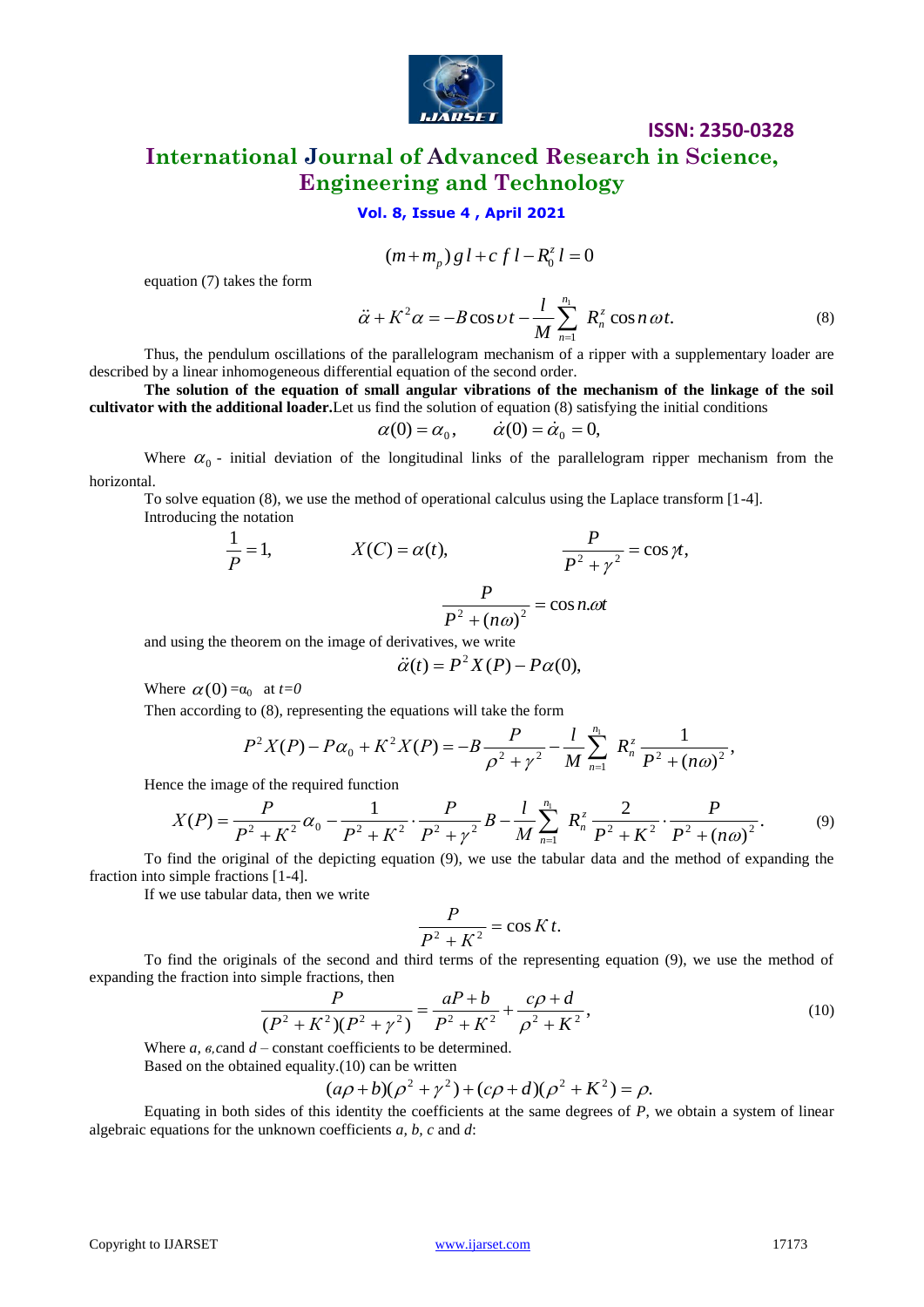

**International Journal of Advanced Research in Science, Engineering and Technology**

#### **Vol. 8, Issue 4 , April 2021**

$$
P3: a + c = 0;
$$
  
\n
$$
P2: e + d = 0;
$$
  
\n
$$
P: a\gamma2 + ck2 = 1;
$$
  
\n
$$
P0: b\gamma2 + dk2 = 0.
$$

Having solved this system, we find

$$
c = -a;
$$
  $d = -b;$   $a = \frac{1}{\gamma^2 - \kappa^2};$   $b = 0;$   $d = 0.$ 

We will finally record

$$
\frac{P}{(P^2 + K^2)(P^2 + \gamma^2)} = \frac{1}{\gamma^2 - K^2} \cdot \frac{P}{P^2 + K^2} - \frac{1}{\gamma^2 - K^2} \cdot \frac{P}{P^2 + \gamma^2} = \frac{1}{\gamma^2 - K^2} (\cos Kt - \cos \gamma t).
$$

Similarly to the one obtained, you can record

btiained, you can record  
\n
$$
\frac{P}{(P^2 + K^2)(P^2(n\omega)^2)} = \frac{1}{(n\omega)^2 - K^2} (\cos kt - \cos n\omega t)
$$

Taking into account the results of the performed transformations, passing to the original, we finally get

$$
\alpha(t) = \alpha_0 \cos Kt - \frac{B}{\gamma^2 - K^2} (\cos Kt - \cos \gamma t) -
$$
  

$$
-\frac{l}{M} \sum_{n=1}^{n_1} R_n^z \frac{1}{(n\omega)^2 - K^2} (\cos Kt - \cos n\omega t).
$$
 (11)

Analyzing the result obtained, it can be noted that the pendulum oscillations of the ripper hinge mechanism are described as an oscillatory process with a limited amplitude. To study the amplitude, we transform (11) in the form  $\alpha(t) = D\cos Kt + E\cos \nu t + F\cos n\omega t,$  (12)

$$
D = \alpha - E - F, \qquad E = \frac{B}{\gamma^2 - K^2}; \qquad F = \frac{l}{M} \sum_{n=1}^{n_1} R_n^z \frac{1}{(n\omega)^2 - K^2}.
$$

The maximum value of the amplitude  $\alpha(t)$  is equal based on module

$$
|D| + |E| + |F| = C.
$$
 (13)

With this in mind, the value  $\alpha(t)$  fluctuates within

$$
|D| + |E| + |F| \ge \alpha(t) \ge -|D| - |E| - |F|.
$$
 (14)

Differentiating expression (12) twice, we have

$$
\ddot{\alpha}(t) = -K^2 D \cos K t + \gamma^2 E \cos \gamma t - (n\omega)^2 F \cos n\omega t, \qquad (15)
$$

hence the maximum value of  $\ddot{\alpha}$  is

$$
|D|K^2 + |E|\gamma^2 + |F| (n\omega)^2 = N.
$$
 (16)

We pass to the consideration of the pendulum oscillations of the parallelogram mechanism of the ripper without an additional loader, i.e. if there is no spring, then the equation of motion of the oscillatory system  $(8)$  at  $c=0$ takes the form

$$
\ddot{\alpha}(t) = -B\cos\gamma t - \frac{l}{M}\sum_{n=1}^{n_1} R_n^z \cos n\omega t \tag{17}
$$

where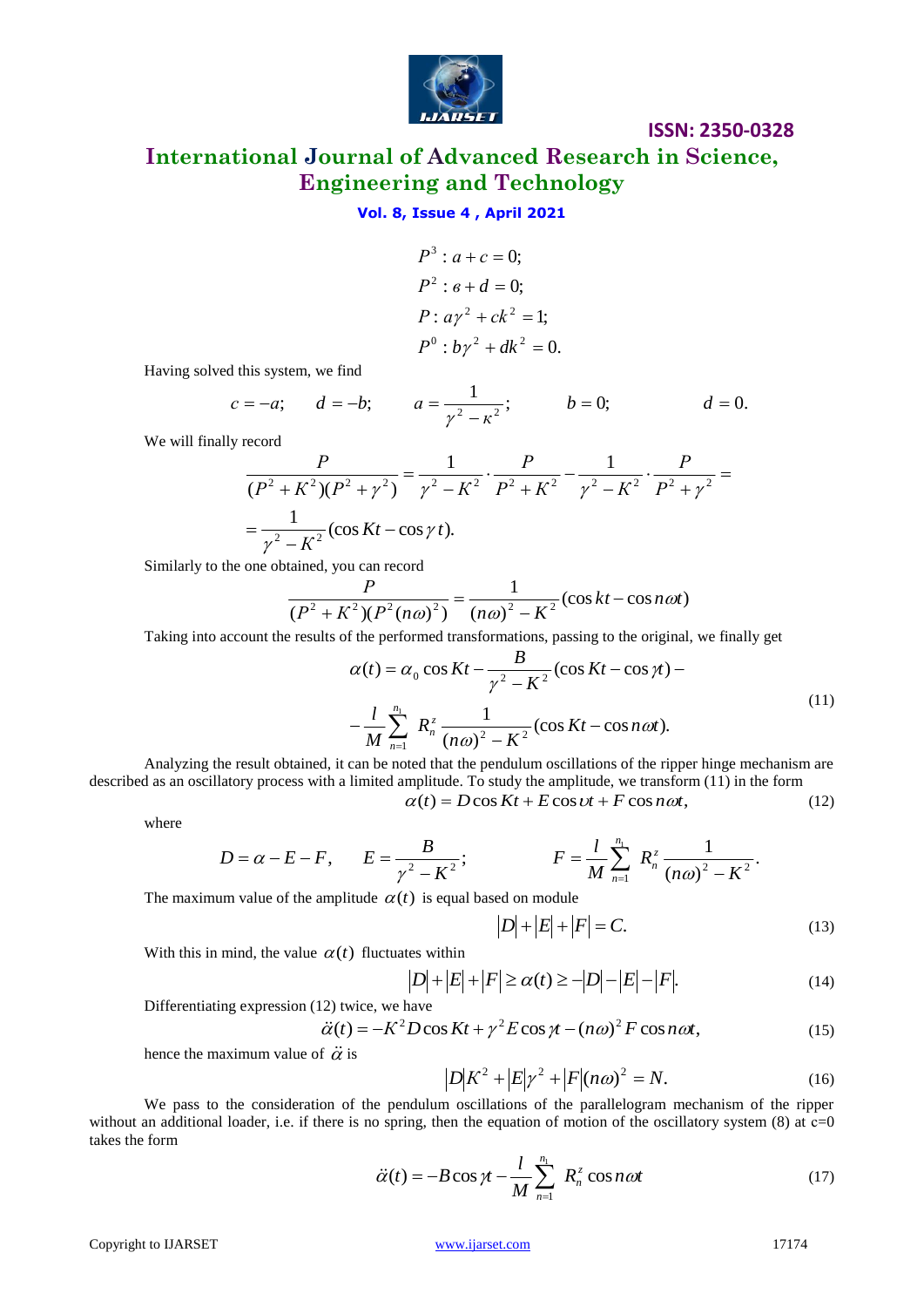

# **International Journal of Advanced Research in Science, Engineering and Technology**

#### **Vol. 8, Issue 4 , April 2021**

Integrating equation (17), we obtain

$$
\ddot{G}(t) = -\frac{B}{\gamma} \sin \gamma t - \frac{l}{M} \sum_{n=1}^{n_1} R_n^z \frac{1}{n\omega} \sin n\omega t + D_1.
$$
 (18)

Remembering the initial angles in the form  $\alpha(0) = 0$  *npu*  $t = 0$ , we get

$$
D_{1}=0
$$

After integrating (18), we record

$$
\alpha(t) = \frac{B}{\gamma^2} \cos \gamma t + \frac{l}{M} \sum_{n=1}^{n_1} R_n^z \frac{1}{n\omega} \cos n\omega t + D_2 \tag{19}
$$

Writing the initial conditions in the form  $\alpha(0) = \alpha_2$  at  $t = 0$ , we obtain

$$
D_2 = \alpha_0 - \frac{l}{M} \sum_{n=1}^{n_1} \frac{R_n^z}{(n\omega)^2} - \frac{B}{\gamma^2}.
$$

Substituting the values of the constant integration  $D_2$  in (19), we finally write down the equation for describing the oscillatory motion of the ripper linkage mechanism without an additional loader about the equilibrium position with an arbitrary choice of the origin (center of mass) of the hitch bar in the form

$$
\alpha(t) = \alpha_0 - \frac{2B}{\gamma^2} \sin^2 \frac{\gamma t}{2} - \frac{2l}{M} \sum_{n=1}^{n_1} \frac{R_n^z}{(n\omega)^2} \sin^2 \frac{n\omega}{2} t.
$$
 (20)

It can be noted that the movement of the ripper mechanism without an additional loader is described in the

form of an oscillatory process relative to the initial deviation of the longitudinal links of the parallelogram mechanism. In order to analyze the results obtained, on the basis of formulas (13) and (16), graphs of changes in the maximum amplitudes  $\alpha(t)$  *u*  $\ddot{\alpha}(t)$  were constructed (Fig. 3).

As can be seen from Fig. 3, with an increase in the length of the longitudinal links and a decrease in the rigidity of the additional loader, the amplitudes  $\alpha(t)$  *u*  $\ddot{\alpha}(t)$  decrease, therefore, the stability of the ripper stroke in depth improves.



Fig. 3.Dependence of the amplitudes  $\alpha(t)$  *u*  $\ddot{\alpha}(t)$  on the initial deflection angle of the longitudinal links **of the parallelogram mechanism, their length and stiffness of the additional loader.**

Depending on  $\alpha_0$  amplitudes  $\alpha(t)$  *and*  $\ddot{\alpha}(t)$ , they change according to the parabola law, while the smallest values of the amplitude are obtained at  $\alpha_0 = 0$ .

#### **VI. CONCLUSION AND FUTURE WORK**

Therefore, when the ripper is in equilibrium, the angle of inclination to the horizontal of the longitudinal links should be equal to or close to zero.